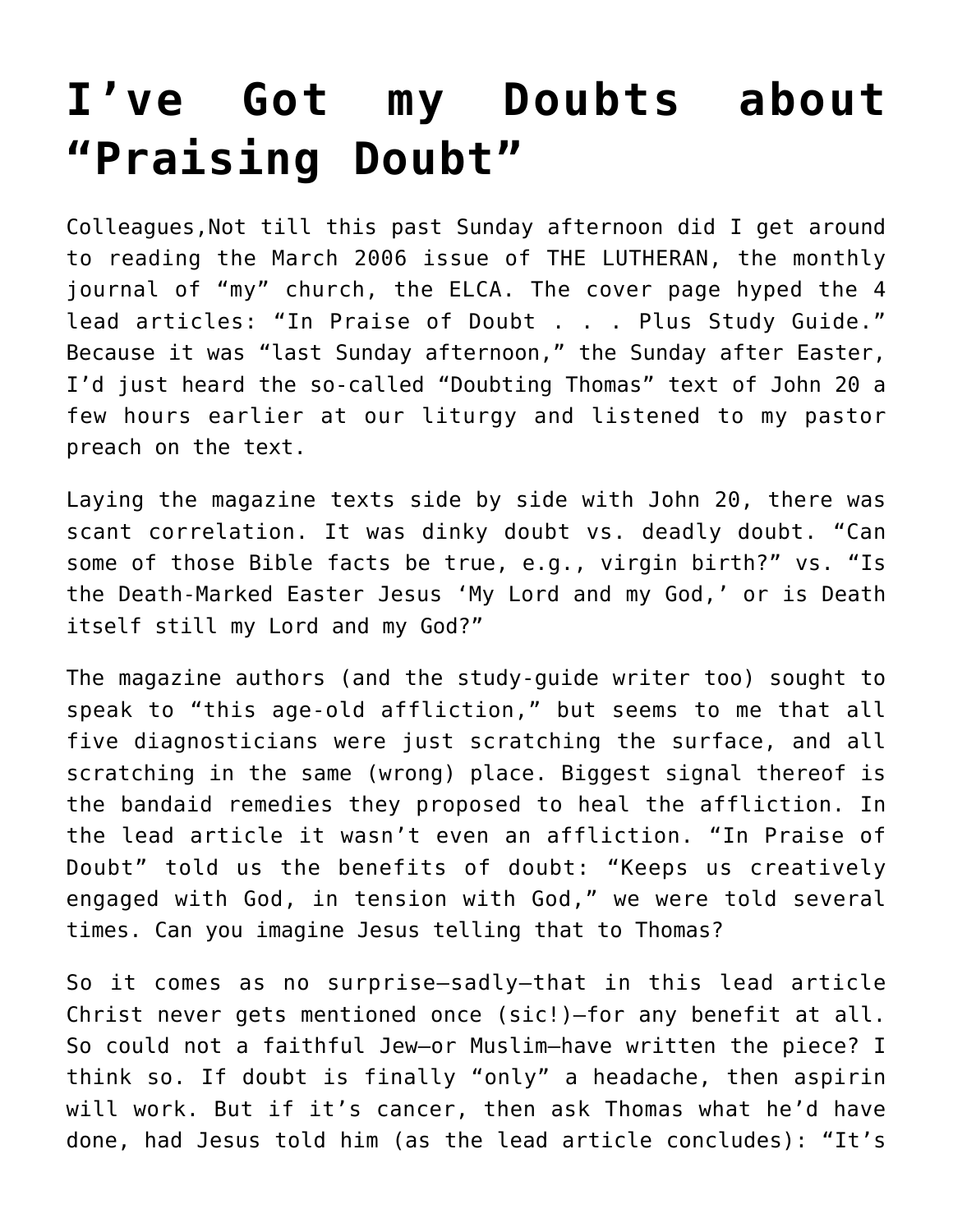OK to doubt. You're not alone in your struggles. The fact that you are still able to serve God, to do some good, to proclaim some truth and to love one another despite your doubts testifies to the fact that God must really be with you."

Had Jesus urged Thomas to trust such a gospel-within-yourself, Thomas would surely have replied: "Well then, one thing is clear: you are NOT my Lord and my God."

So I've got my doubts about "Praising Doubt"

We are given the Lutheran credentials for all five of these authors. Luther gets quoted for support too with references to his frequent mention of "Anfechtung" [see below]. Yet the five are not talking about "Lutheran" doubt either. Because they are not talking about the deep doubt, the "focused" doubt, that John's Gospel shows us in Thomas. It is Thomas' brand of doubt that is at the heart of Luther's word "Anfechtung."

Some thoughts.

- 1. Thomas' doubt is Christo-centric. That may sound strange, but hang on. Christ is the focus of what's "not believed." It's not doctrines or even alleged "facts" that are disbelieved. What Thomas does NOT believe is NOT that corpses come back from the dead. Given the cluture he grew up in, he probably did believe that. What he won't/can't believe (as we learn when he finally DOES believe and put it into wo rds) is that a crucified Messiah could be "my Lord and my God," or anybody else's either. "Can this death-marked Jesus, even alive after his own death, can he trump MY death. No way."
- 2. For Luther it's the same. Anfechtung is not about "minidoubts"–virgin birth, Biblical accuracy, impossible facts, even resuscitated corpses. Anfechtung goes for the jugular, for what you "hang your heart on," as Luther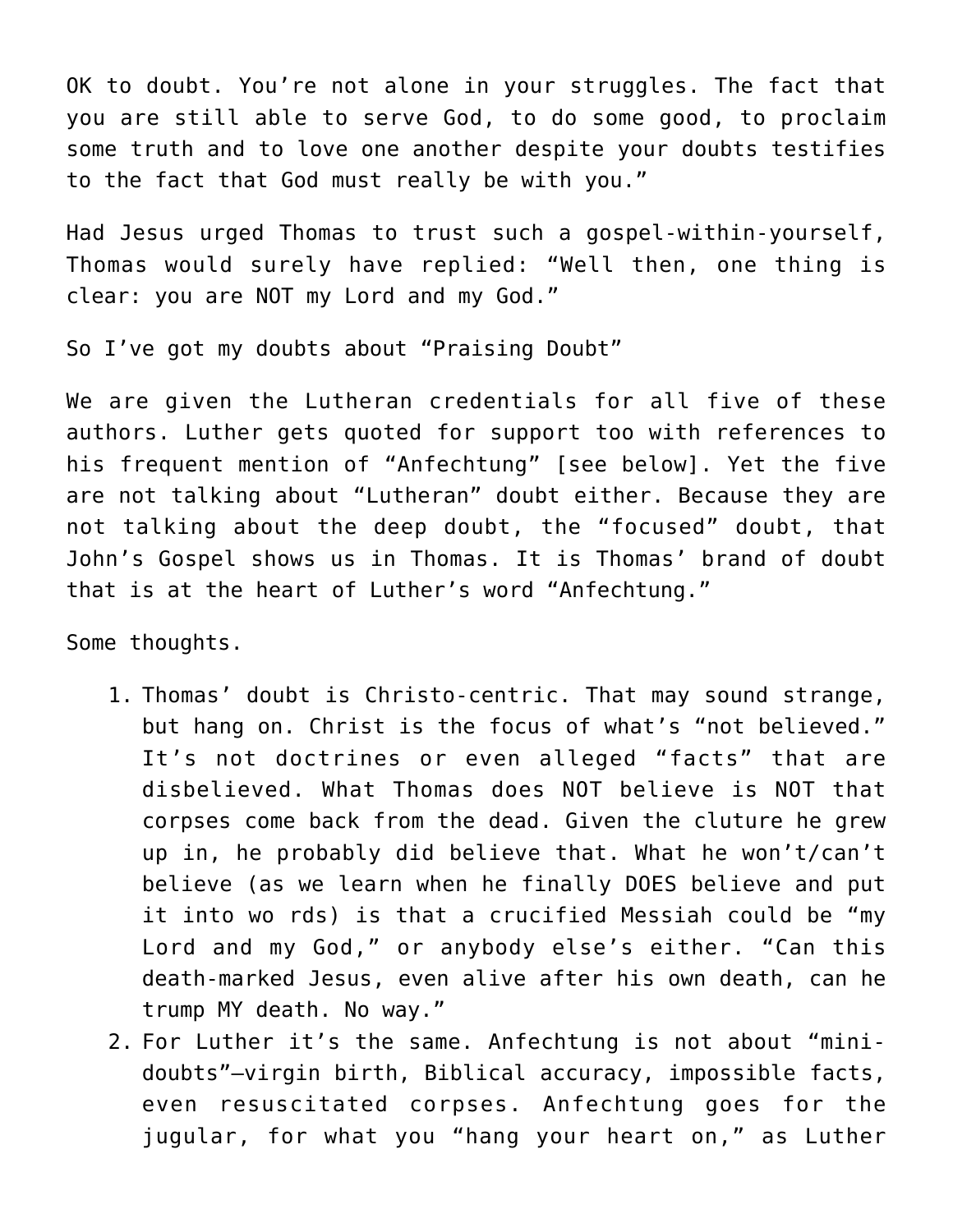liked to say. The German word is attack language. "Fechten" is a sword fight. Anfechtung is someone pulling a sword on you. Anfechtung attacks the promise. Faith and Promise constitute the primal Lutheran corollary. Faith (=trust) is always "faith in God's promise." Central to that promise is Christ crucified and risen with his promissory word "Be of good cheer, your sins are forgiven." Or in the promise-language of John 20, with nail-scarred hands he offers the disciples (3 times!) "Peace with God." No more bilateral enmity on my interface with God.

- 3. By contrast, the lead article never once mentions the word Jesus or Christ. The Title, "In praise of doubt," is praising something else than what afflicts Thomas. Thomas' Anfechtung gets no praise in John 20. It's an affliction. An attack. He's at the precipice. It's primal doubt. Is death finally my "Lord and God?" Is death or this crucified Messiah the one who finally owns me and has the last word? Thomas' Anfechtung is also the Anfechtung of all the other disciples in the text. Behind locked doors for fear of the Judeans, what are their hearts hanging on? Granted, not hanging on in trust, but in terror–imploded trust–but hanging on none the less? What else but the conviction that before long the locked doors will not hold, and death will also have its last word with them?
- 4. This may sound harsh, but it's true. Doubt that is not Christo-centric, promise-centric, is not "Christian" doubt. It's emaciated doubt. Dinky doubt. The doubt from the age of enlightenment. Doubt about scientifically unverified truths–generic doubt–is in the last analysis "trivial" doubt. That's not Thomas's problem. He's on a different planet. Thomas's Anfechtung is about the trustworthiness of Jesus as God's promise-keeper and God's continuing promise-maker. That confronts us too today,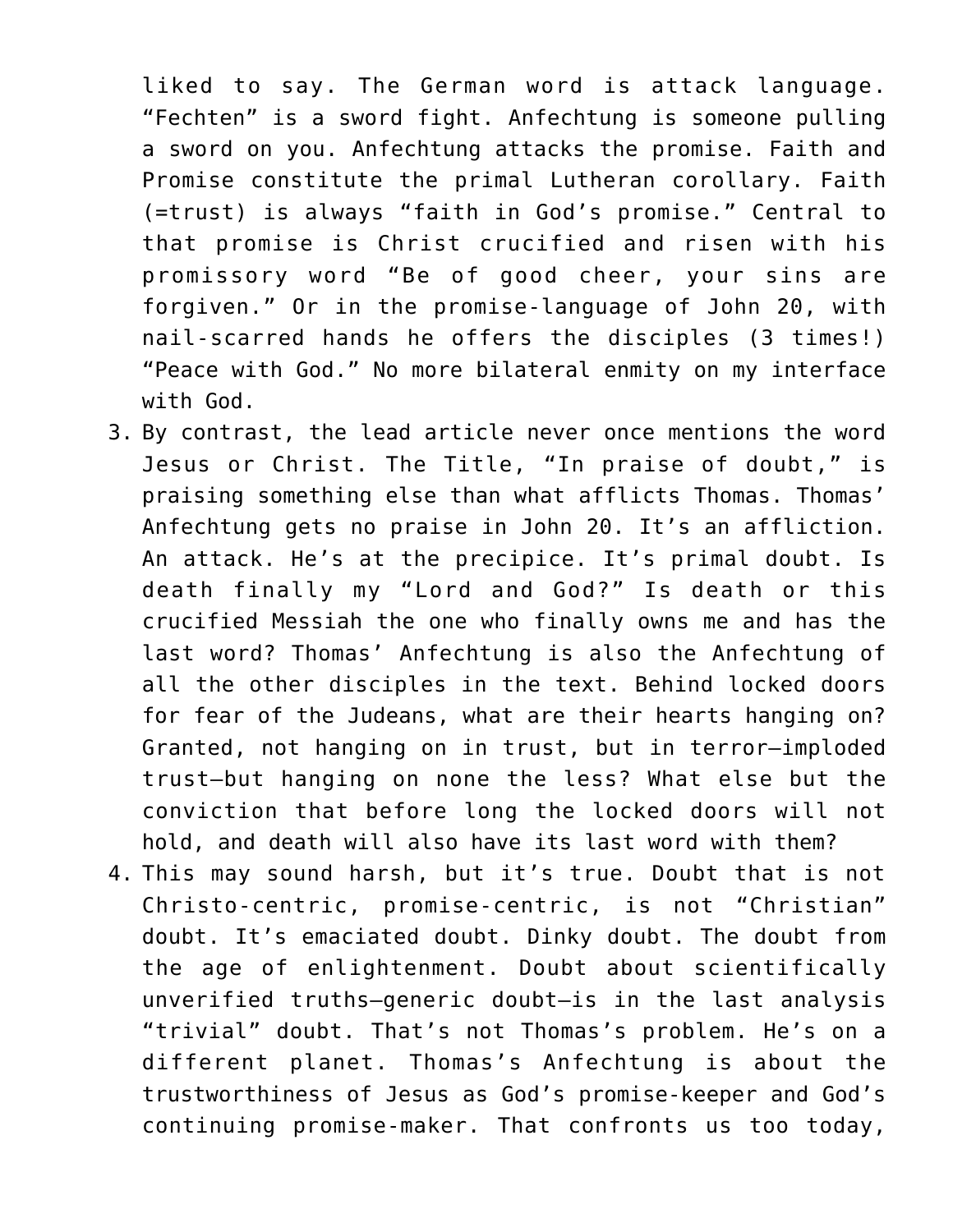every day. That's not trivial, that's the doubt that took Good Friday and Easter to remedy. For Luther that's the doubt that "attacked" Jesus himself on Good Friday in his "My God, my God, why…?" And all of that, for us and for our salvation.

- 5. I suspect that there is a parallel here to Luther's famous "sin boldly" advice to his colleague Melanchthon. Luther was in protective custody at the Wartburg castle in 1522. Melanchthon was "in charge" back in turbulent Wittenberg, but continually fretful lest he possibly do this or that wrong. In letters he told all this to Luther. "Stop fretting about these possible sins. They are all trivial," Luther told him. "If you want to be worried about sin, then do some big ones and do them 'fortiter' (robustly). Then trust and hope in Christ who is even bigger than your big sins." Enlightenment doubt about facts is piddly. Anfechtung, Thomas' doubt, is big stuff. It's "person" doubt on the God-and-me interface.
- 6. Is the one I confess as "my Lord and my God" trustworthy or not? That's the "to be or not to be" issue of real doubt. Given the wall-to-wall evidence to the contrary that surfeits the media, given the contrary evidence in our own personal lives (both inside and outside), is God for us or against us? That is THE question. John's Jesus claims that trusting him renders us "beloved" to his Father. Just as beloved as Jesus himself is to that Father. It's promise-language. All the disciples in John 20 are "Thomasic." So are we. Is death "my" Lord and God or is it the scarred and now risen Jesus? Even if we grant "factually" that Jesus is alive, why should that benefit us? Hooray for Jesus! But those enemies are still right outside my locked doors and "fechten" is what they are shouting through the keyhole. How does Jesus' conquest of death become my conquest?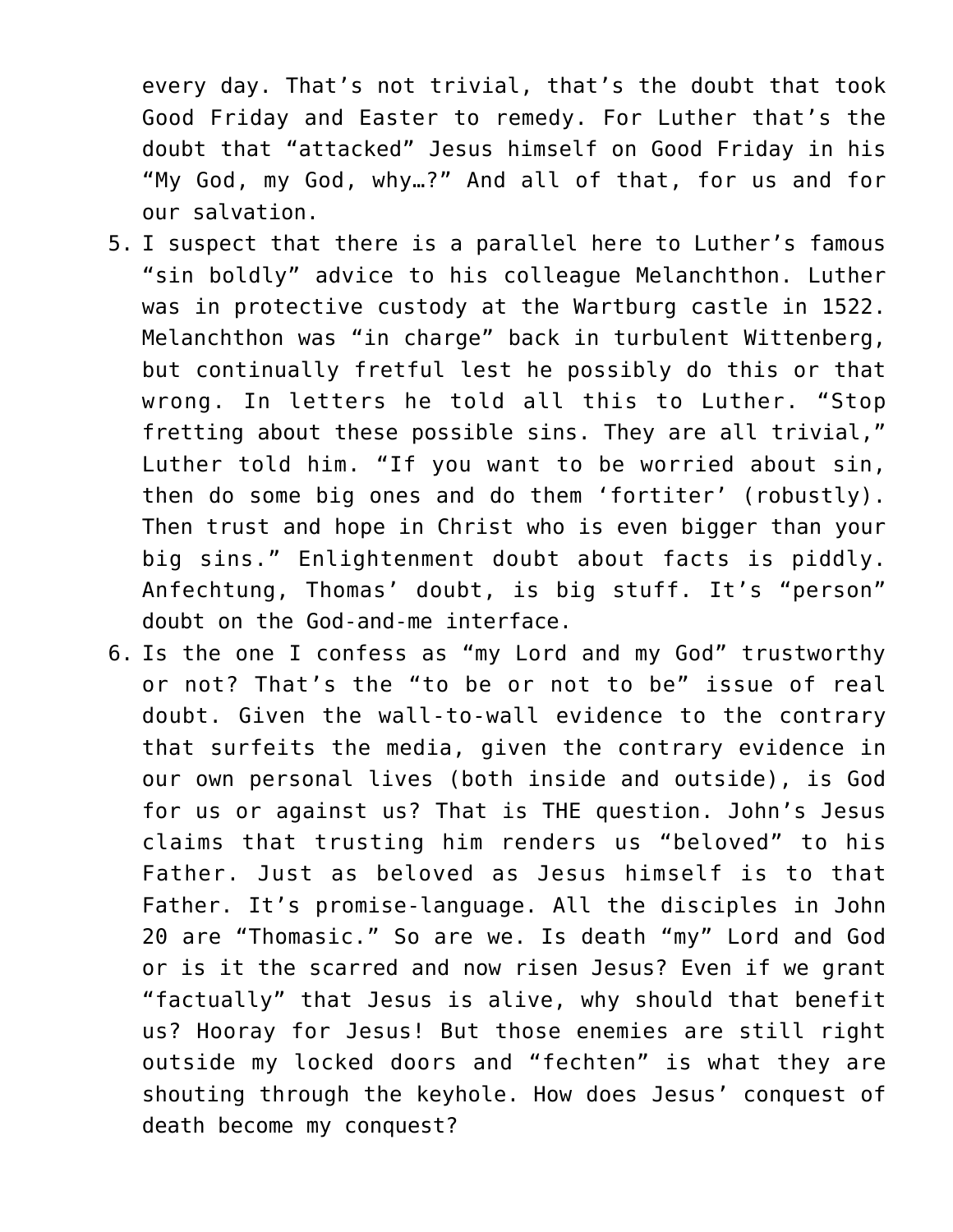- 7. The Thomas text is John's answer in his Gospel. Jesus offers the scars for Thomas to touch. To touch is to transfer. "My death-scars are for you. My being alive after that death-match is also for you. Touch and take. Be not distrusting (non-taking) but be trusting (taking). Trust the offer and you have what is offered. Another old Luther phrase comes to mind: "Glaubstu, hastu" — You trust it, you have it. [By the way, the term "doubt" actually never appears in the John 20 text. It's always "pistos" (trusting) or "apistos" (not trusting). Thomas's confession of unfaith is not "I doubt it," but "I will not believe." Greek: "ou me (double negative!) pisteusoo." "No way will I trust!"]
- 8. I wonder whether the sequence of two Sundays in a row within this John 20 text–"Easter Sunday evening . . . one week later"–points to something John intended. Namely, to John's own original audience of worshipping Christians and now us. Sunday after Sunday, Jesus arrives in our midst after another week of our Anfechtung, and over and over again does the same thing. "Here, have peace with God. The scars are the trademarks whereby I 'finished' it. No more enmity on the divine-human interface. Here, it's for you. Touch, take the transfer, trust. And as the Father sent me, so I send you out beyond your locked doors. See you next Sunday. I'll be here."
- 9. For Luther the super Anfechtung episode in the Bible for a believer was God calling Abraham to kill Isaac. The same God makes the promise and then says: Kill the promised boy. Really "patriarchal" is that Anfechtung, said Luther. None of us common believers could ever have survived it. But Abraham sets the pattern for us too. Trust the promise, even when the Promisor is now attacking you, yes, even attacking your hanging on to his promise. The conclusion of the Abraham story is itself Good News for